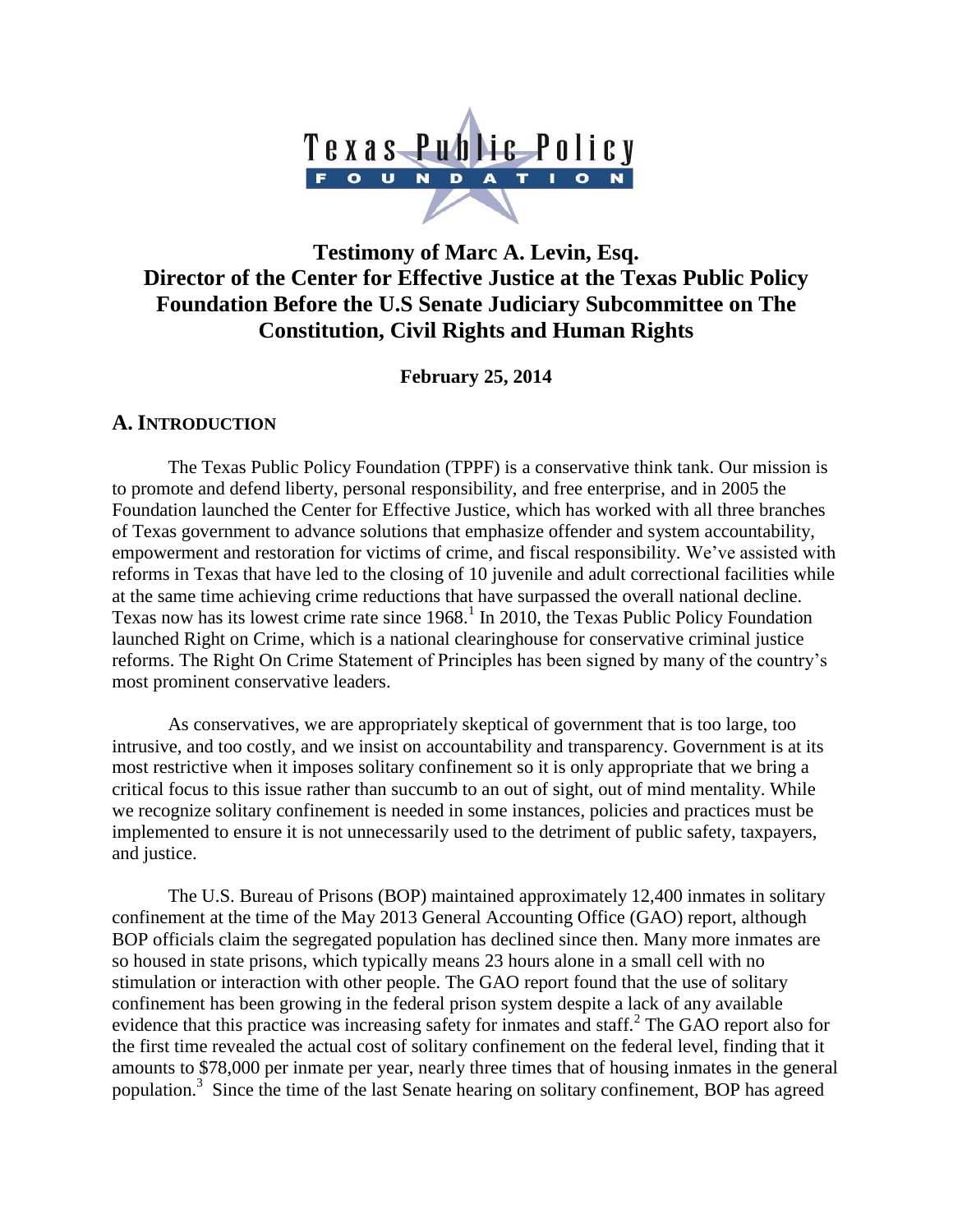to begin an audit that will, for the first time, lead to some outside scrutiny of BOP's use of segregation.

The research in this area and the recent successes that several states have achieved in both reducing solitary confinement and improving order in their correctional facilities suggests that there are changes in policies and practices from which both the BOP and state prison systems can benefit.

### **B. SOLITARY CONFINEMENT CAN ENDANGER PUBLIC SAFETY**

While often viewed primarily as a moral issue, solitary confinement has significant implications for public safety. First and foremost, prisons must discontinue the practice of releasing inmates directly from solitary confinement to the public.

A study in Washington state found that inmates released directly from the Supermax prison, which consists entirely of solitary confinement, committed new felonies at a rate 35 percent greater than that for inmates of the same risk profile released from the general population.<sup>4</sup> Additionally, a greater percentage of the new crimes committed by those released from solitary confinement were among the most serious violent felonies.<sup>5</sup>

Despite this finding, many states continue to release inmates directly from solitary confinement, with more than 1,300 such releases in 2011 in Texas alone.<sup>6</sup> In 2013, a Colorado inmate released directly from solitary confinement murdered the state's director of corrections, Tom Clements. Alarmingly, dating back to 2002, half of those released from Colorado prisons who subsequently committed murder served time in solitary confinement, with some discharged directly to the street. However, as documented below, major changes are underway that are significantly reducing overall solitary confinement in Colorado and those discharged directly from this custody level, with the latter figure falling from 221 in 2004 to 70 in 2013.<sup>7</sup>

The average American may understandably wonder, if an inmate is too dangerous for the general population of a prison, how can they live next to me the next day? While inmates who have served their entire sentence must by law be released, this date is not a mystery to corrections officials. Stepping them down to a lower level of custody at least several months prior to release is not too much to ask.

While it is commonsensical to most people that someone who was subjected to 23 hours a day in a cell with no stimulation will have great difficulty reentering society the next day, the negative effects of solitary confinement on those who were mentally ill even prior to entering solitary confinement are well documented. *The Journal of the American Academy of Psychiatry Law* noted: "The stress, lack of meaningful social contact, and unstructured days can exacerbate symptoms of illness or provoke recurrence. Suicides occur disproportionately more often in segregation units than elsewhere in prison."<sup>8</sup> One study found that 45 percent of prisoners in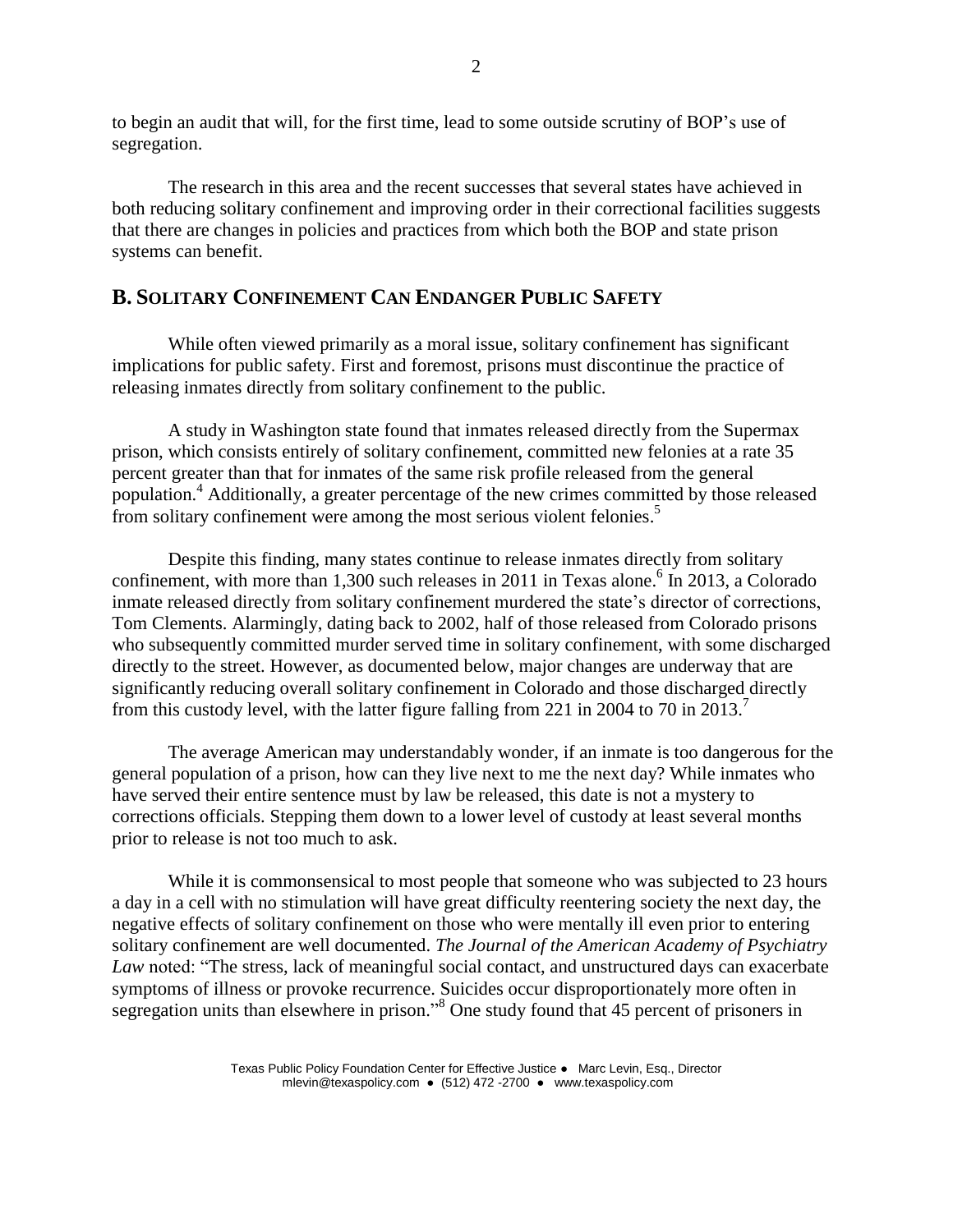solitary confinement suffered from serious mental illness, marked psychological symptoms, psychological breakdowns, or brain damage.<sup>9</sup>

## **C. JURISDICTIONS HAVE PROVED SOLITARY CONFINEMENT CAN BE SAFELY REDUCED**

One of the most stunning examples of downsizing solitary confinement comes from Mississippi. In 2007, Mississippi had 1,300 inmates in solitary confinement while today there are only 300.<sup>10</sup> This downsizing has saved Mississippi taxpayers \$6 million, because solitary confinement costs \$102 per day compared to \$42 a day for inmates in the general population.<sup>11</sup> Most importantly, violence within Mississippi's prisons and the recidivism rate upon release are both down, with violence dropping nearly 70 percent.<sup>12</sup>

Maine is a similar success story. In 2011, the state prison in Warren instituted a plan to reduce long-term segregation which has resulted in a decline in the segregated population from 139 in August 2011 to between 35 and 45 inmates just a year later.<sup>13</sup> Importantly, Maine Corrections Commissioner Joseph Ponte said the downsizing of solitary confinement has led to "substantial reductions in violence, reductions in use of force, reductions in use of chemicals, reductions in use of restraint chairs, reductions in inmates cutting [themselves] up — which was an event that happened every week or at least every other week…The cutting has] almost been totally eliminated as a result of these changes." 14

Some of the changes involved reducing the duration of solitary confinement – for example, those segregated for drugs can now graduate out of confinement and stay in the general population as long as they pass drug tests. Moreover, there was a change in the chain of command. Rather than the shift captain being able to place an inmate in segregation for more than three days, the segregation unit manager and the housing unit manager must agree after this period to continue the segregation and that decision must be ratified by the Commissioner.

Similarly, in the last decade, Ohio dramatically reduced its solitary confinement population from 800 to 90 prisoners.<sup>15</sup> Additionally, from September 2011 to September 2013, Colorado cut the number of inmates in solitary confinement from 1,505 to 662. The number of mentally ill offenders in solitary confinement has fallen even more sharply and Colorado Department of Corrections Executive Director Rick Raemisch has proposed that, for those mentally ill offenders who are not redirected to a secure treatment program, they be given at least 20 hours of out-of-cell programming per week.

It is important to note that prison staff do not necessarily want more inmates to be in solitary confinement. In fact, in January 2014, the association representing Texas prison guards, AFSCME Texas Correctional Employees Local 3807, called for reducing the solitary confinement of death row inmates, noting that because "inmates have very few privileges to lose," staff become easy targets.<sup>16</sup>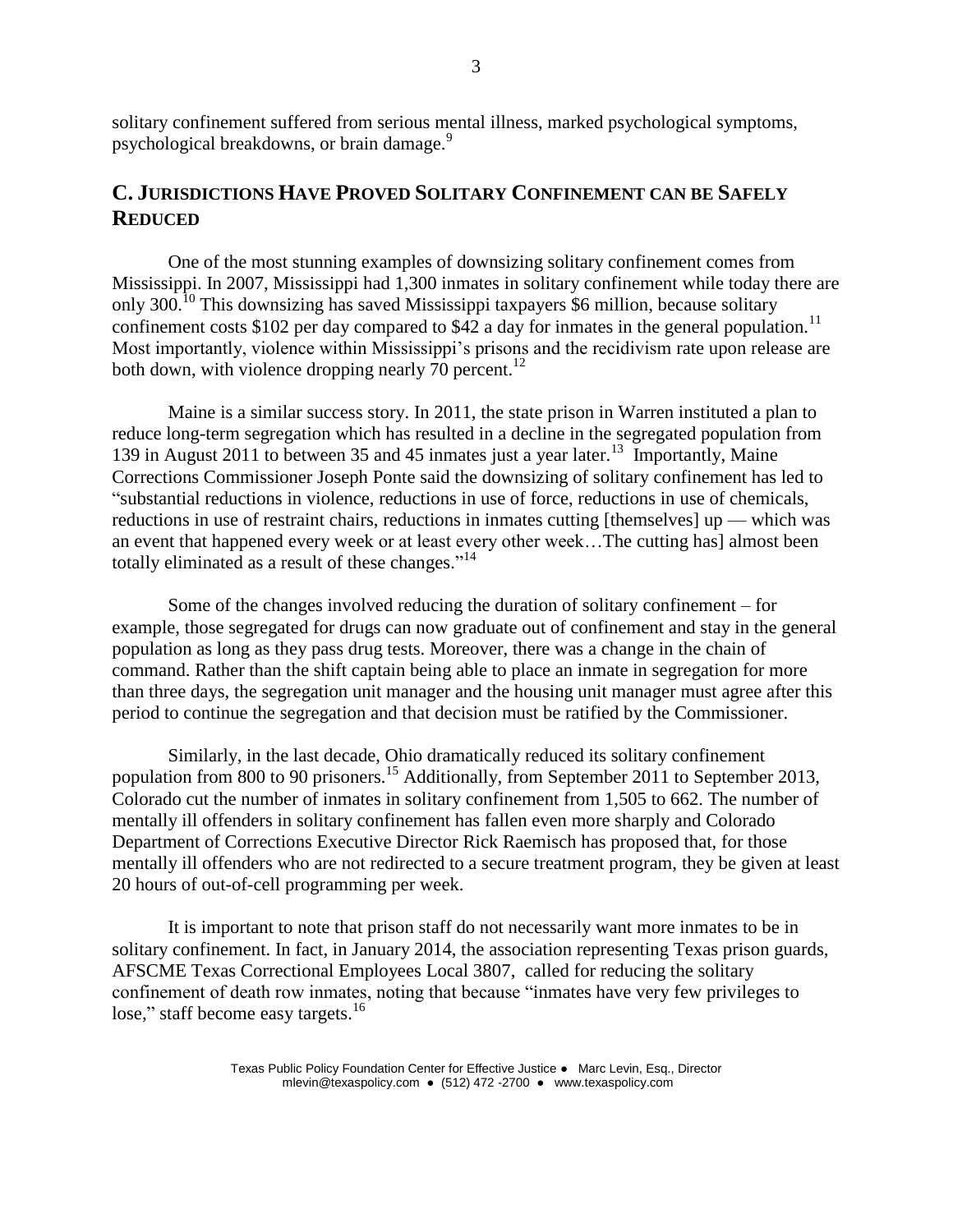There have been some incremental advances in improving Texas' use of solitary confinement. In 2013, a provision was enacted requiring an independent study of solitary confinement that is now getting underway. Also, bills that were proposed on this issue in the last several legislative sessions brought the matter to the attention of corrections leaders. At hearings on the legislation, Texas Department of Criminal Justice (TDCJ) officials were called to testify to explain their policies and practices and it was apparent that, while legislators did not want to micromanage the agency, they wanted to see progress. From 2007 to the most recent report, the number of inmates in solitary confinement in Texas prisons, referred to as administrative segregation, has dropped from 9,347 to 8,238.<sup>17</sup> These figures do not include those in "safekeeping," a form of protective custody for vulnerable inmates such as former police officers.

One of the keys to the modest reduction in solitary confinement in Texas has been the elimination of the waiting list for the Gang Renunciation and Disassociation Program (GRAD) where inmates can earn their way out of solitary confinement by renouncing their gang affiliation and receive protection during the process. Notably, none of the inmates who have completed this program have ever returned to solitary confinement.<sup>18</sup> In Texas, unlike many other states, inmates can be placed in solitary confinement not only for disciplinary violations, but also upon initial entry into prison if they are suspected to be gang members. This is why the GRAD program is particularly important.

More broadly, any intervention that reduces prison violence is likely to reduce solitary confinement by avoiding the incidents that often lead to it. One of the best models for promoting order in prisons is the parallel universe model embraced by Arizona in 2004 through the "Getting Ready" program, which won the innovation award from the Harvard University JFK School of Government. The parallel universe model attempts to make prison more like ordinary life in that how the inmate is treated is directly related to their behavior. For example, inmates who are exemplary, both in completing educational and treatment programs, holding a job inside of prison, and maintaining an unblemished disciplinary record, have a longer curfew and receive better food. Since the program was implemented, inmate violence has decreased by 37 percent, inmate-on-staff assaults by 51 percent, and inmate suicides by 33 percent.<sup>19</sup> So many inmates are working through the program that they have contributed more than \$1 million to a fund for victims of crime, and recidivism rates of participants are 35 percent lower than for similar inmates.<sup>20</sup>

By the same token, the swift and certain sanctions model that is so successful in the HOPE Court certainly has a place inside prisons. It is a bit more challenging to apply a matrix of intermediate sanctions in prison because there are fewer privileges that inmates have that can constitutionally be withheld, as compared with those on probation or parole. However, such sanctions can include withholding access to the commissary, withholding access to the phone and mail except to communicate with an attorney, relocation to a less desirable cell or higher security unit and away from any inmate with whom they have a dispute, and even short stints in solitary confinement of 24 to 72 hours. Required anger management programming should also be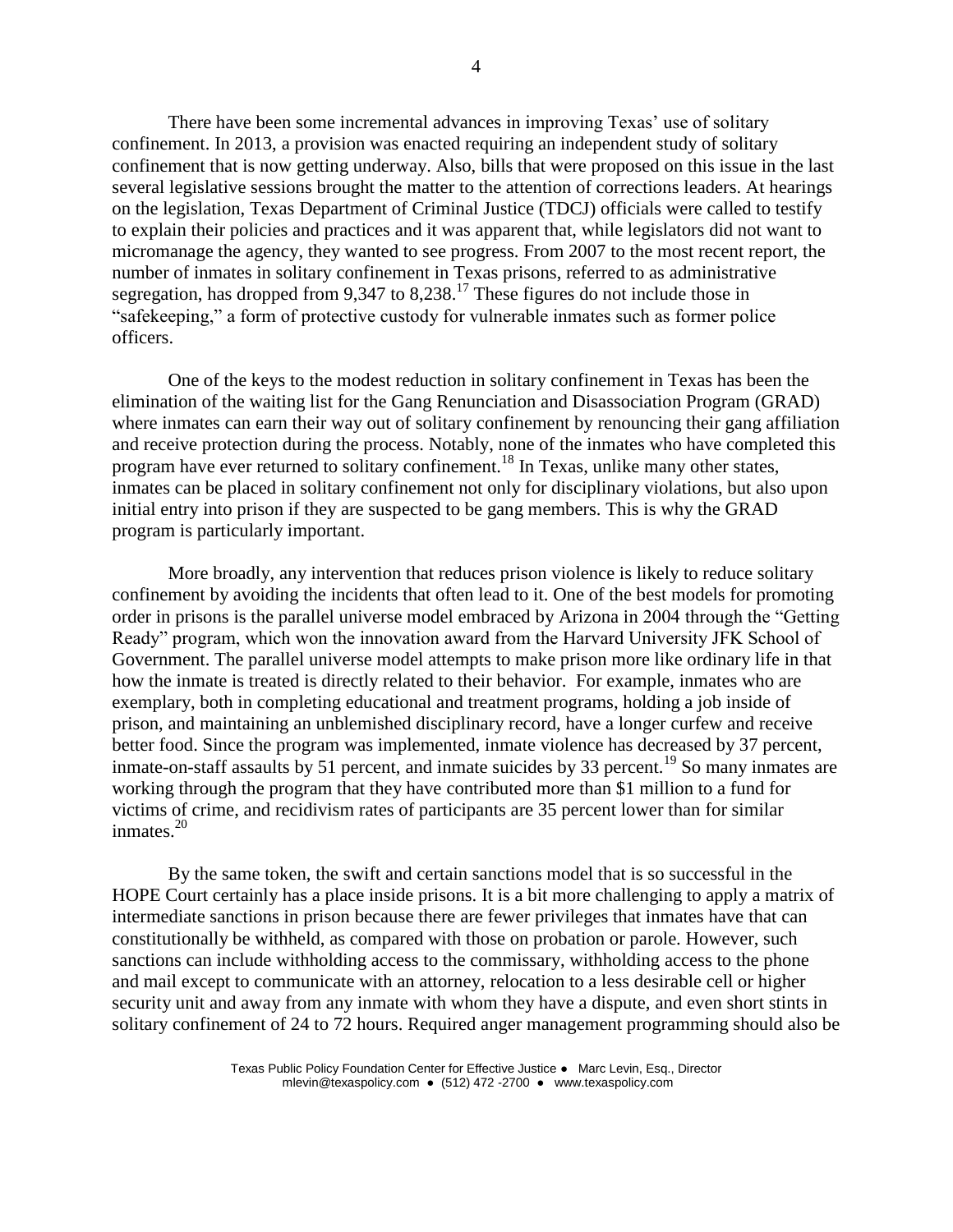available as a response to misconduct. While inmates who instigate force causing serious bodily harm to a staff member or other inmate should be placed in solitary confinement for a significant period of time rather than dealt with through intermediate sanctions, these intermediate sanctions can address the more common, less severe disciplinary infractions before they escalate to that point.

However, perhaps the most effective sanction is sometimes not available due to policies that result in a large share of inmates serving all or nearly all of their sentence behind bars, regardless of their behavior. Those inmates eligible for parole typically realize that their record of behavior inside prison will be a major factor in whether they will be approved for parole. In those states with good time or earned time policies, the only way an inmate can earn time off their sentence is through good behavior, though under earned time policies they often must go beyond that by completing treatment, educational, and vocational programs. Yet, the federal government and many states abolished parole in the 1990's, even for nonviolent offenders. Some of these same states such as Florida also adopted so-called truth-in-sentencing policies that require even nonviolent offenders to serve 85 to 90 percent of their sentences beyond bars.

However, a 2013 a study conducted by the Pew Charitable States Public Safety Performance Project of New Jersey of inmates released from prison found that comparable inmates placed on parole supervision committed 36 percent fewer new offenses, casting doubt on policies such as the abolishment of parole that have led to more inmates maxing out their entire term behind bars.<sup>21</sup> Not only does the elimination of parole and requirements that inmates serve virtually all their time in prison put prison growth on auto-pilot, these policies create another drawback that is relevant here. That is, many inmates know that, unless they go so far as to commit another crime in prison, they will be released on the same date or virtually the same date regardless of their behavior. The same drawback applies to life without parole sentences, which while justified in many of the cases in which they are imposed due to the heinousness of the crime and a pattern of violence, are being served by inmates in Louisiana for offenses such as marijuana and stealing a belt.<sup>22</sup> While Louisiana is the state with the most nonviolent offenders serving life without parole, the federal system dwarfs all states, accounting for two-thirds of the 3,278 prisoners serving life without parole in 2013 for nonviolent offenses. By reducing the share of inmates, particularly nonviolent inmates, who must serve all or virtually all of their entire terms behind bars, we can ensure that more inmates have an incentive to avoid the types of misconduct that often lead to solitary confinement.

#### **D. RECOMMENDATIONS**

The successful experiences of several states and the empirical research in this area lead to many recommendations that can reduce the unnecessary use of solitary confinement while promoting order in correctional facilities. These include:

1) End the practice of releasing inmates directly from solitary confinement.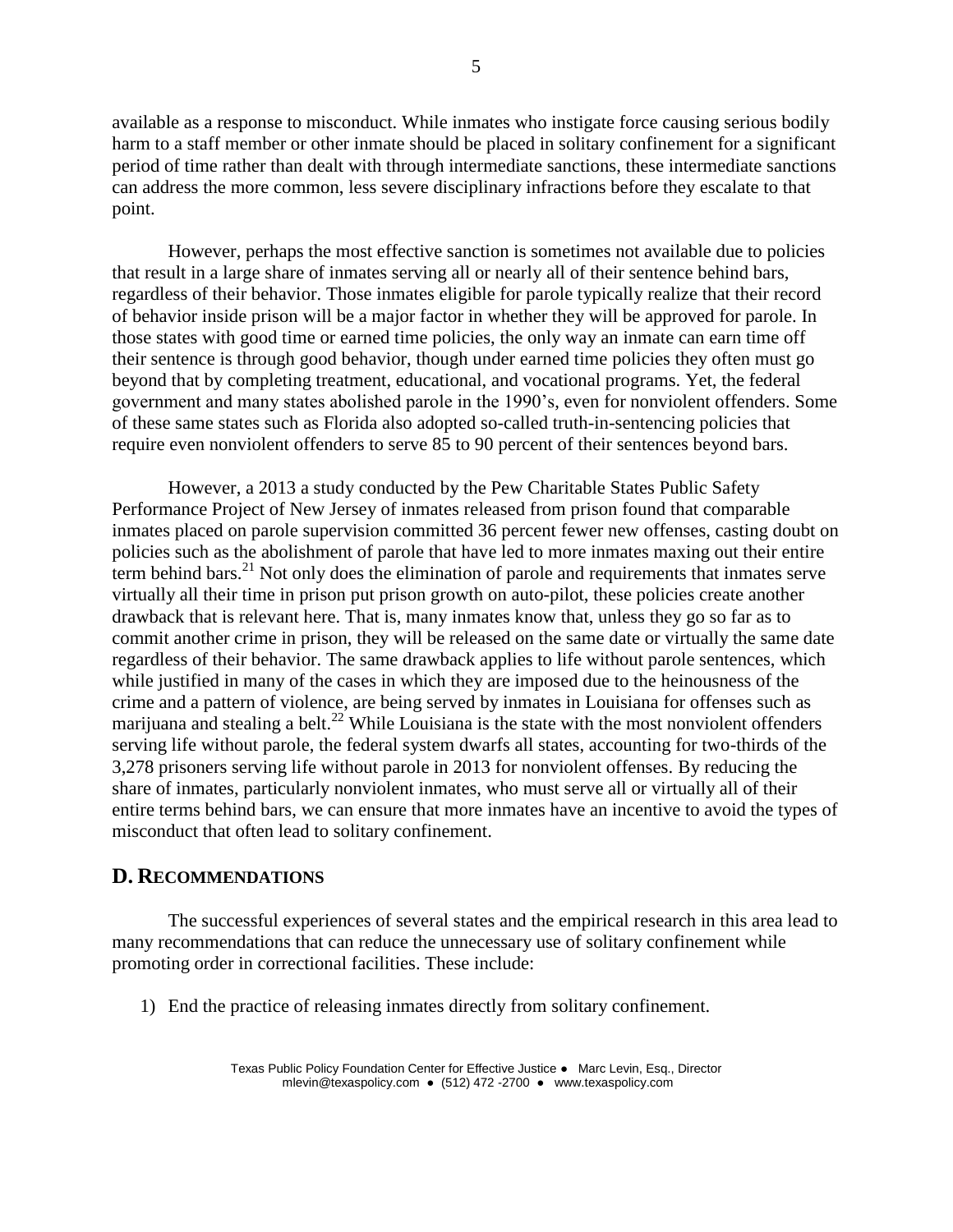- 2) Ensure that there is an oversight mechanism, whether that is an ombudsman or the head of the department, to review decisions to keep an inmate in solitary confinement beyond 72 hours. This is particularly important in states like Texas where inmates can be placed in solitary confinement simply for being a suspected gang member, a determination which is prone to human error.
- 3) Provide a means for inmates to earn their way out of solitary confinement, such as through a period of exemplary behavior and gang renunciation, if they were not placed there for instigating force that caused serious bodily injury to a staff member or other inmate.
- 4) Eliminate rules that make all inmates in solitary confinement ineligible for any programing and allow such inmates access to constructive reading materials, including educational course books.
- 5) Enhance training for prison personnel in de-escalation techniques, mental illness, and mental retardation, issues which often lead to solitary confinement. Some states such as Nebraska are looking at having some higher level prison guard positions filled by individuals with degrees in areas such as social work who are better equipped to not just respond to behavior, but change it.
- 6) Require agencies to include in their annual or biennial budget proposals an estimate of the additional cost attributable to solitary confinement.
- 7) Implement a parallel universe model that creates incentives for positive behavior and self-improvement.
- 8) Create a matrix of intermediate sanctions that must be used prior to placing an inmate in solitary confinement for more than 72 hours, unless that inmate has instigated force that caused serious bodily injury to a staff member or other inmate.
- 9) For nonviolent inmates, restore parole and allow for earned time, thereby reducing the number of "dead-enders" and allowing for substantial variation in time served based on the inmate's performance. We recommend the pending bills before this Committee by Senators Whitehouse and Portman (S. 1675) and Cornyn (S. 1783) that would expand earned time for nonviolent offenders
- 10) Enact into law the Smarter Sentencing Act (S. 1410), introduced by Chairman Durbin and Senator Lee, and cosponsored by Ranking Member Cruz, which will reduce overcrowding in the federal system so that we can focus on the most serious offenders, lead to safer institutions, and save billions that can also be used for other important public safety priorities. Overcrowding can contribute to the overuse of solitary confinement by leading to an insufficient number of guards to control inmates in the general population and making it more difficult to separate inmates and groups of inmates who may have issues with one another.
- 11) Utilize "missioned housing," which are separate, smaller correctional settings, for inmates in segregation as protective custody, such as former police officers and those who have recently exited a gang, as well as for mentally ill and developmentally delayed inmates who were segregated due to an inability to follow orders. These inmates who did not harm another inmate or staff member should not be subject to 23 hours of solitary confinement alongside those who committed acts of violence behind bars. The Wisconsin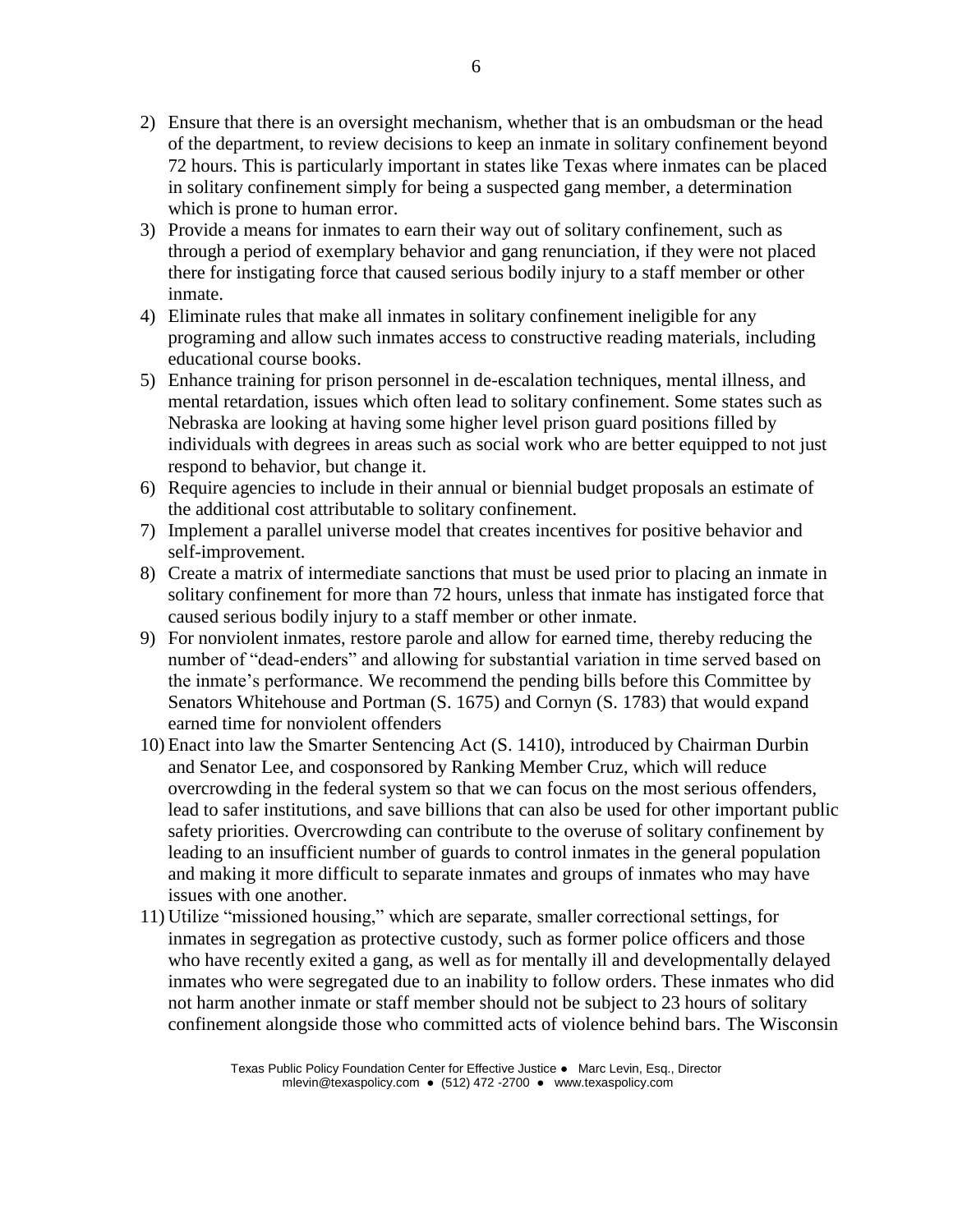model of Special Management Units provides an example of such "missioned housing" for these types of inmates.

- 12)Reexamine prison construction and renovation plans, including the planned BOP retrofitting of the Thomson unit purchased from Illinois, to ensure unnecessary Supermax/solitary confinement beds are not added. Even if additional maximum security capacity is needed, the vast majority or all of the beds can be general population beds.
- 13) Other states should join the BOP and states such as Illinois and Maryland in bringing in an outside organization, such as the Vera Institute, to provide a perspective from outside the system, analyze data, and help train wardens and other personnel in alternative strategies. Vera provided technical support to Washington and Ohio in successfully reducing solitary confinement and is now working with Illinois and Maryland through their Segregation Reduction Project to analyze data, and help train wardens and other personnel in alternative strategies. In Illinois, for example, Vera found that 85% of the more than 2,000 inmates in solitary confinement were placed there for less severe types of infractions and that the average length of stay was some 2.8 years.<sup>23</sup>
- 14) Improve availability of data. For example, there is no reliable data on the number of inmates in different types of segregation (punitive versus protective) and very little data at all on local jails and immigration detention centers.

### **E. CONCLUSION**

It is doubtful that any prison warden ever lost their job for putting an inmate in solitary confinement. Prison officials are rightly worried about being held to account for prison violence and escapes. Consequently, absent independent scrutiny and a focus on this issue at the highest level in a corrections agency, the natural incentive within the system can be to use solitary confinement excessively. As conservatives who believe in holding institutions accountable, we must be especially vigilant in shining a light into these darkest recesses of government. Now, that light is illuminating policies and practices that can lead to greater public safety through improved offender outcomes, lower costs to taxpayers, and more orderly correctional facilities.

 $\overline{a}$ 

5 *Ibid.*

 $1$  Marc Levin and Jeanette Moll, "Texas Is Still Tough on Crime, But Now More Effective," Texas Public Policy Foundation, March 2013, http://www.texaspolicy.com/sites/default/files/docufflments/2013-03-PB06- TexasToughonCrime-CEJ-MarcLevinJeanetteMoll.pdf.

<sup>&</sup>lt;sup>2</sup> "Improvements Needed in Bureau of Prisons' Monitoring and Evaluation of Impact of Segregated Housing, General Accounting Office, May 2013, http://www.gao.gov/assets/660/654349.pdf.

<sup>3</sup> *Ibid.*

<sup>4</sup> David Lowell, et. al., "Recidivism of Supermax Prisoners in Washington State," *Crime & Delinquency,* Oct.2007, vol. 53 no. 4 633-656, http://cad.sagepub.com/content/53/4/633.abstract.

<sup>&</sup>lt;sup>6</sup> Testimony of Travis Leete, Texas Criminal Justice Coalition, April 17, 2013,

http://www.texascjc.org/sites/default/files/uploads/HB%201266%20Testimony%20(Ad%20Seg%20Review).pdf.  $^7$  Jennifer Brown and Karen Krummy, "Half of parolees who murdered spent time in solitary confinement,"